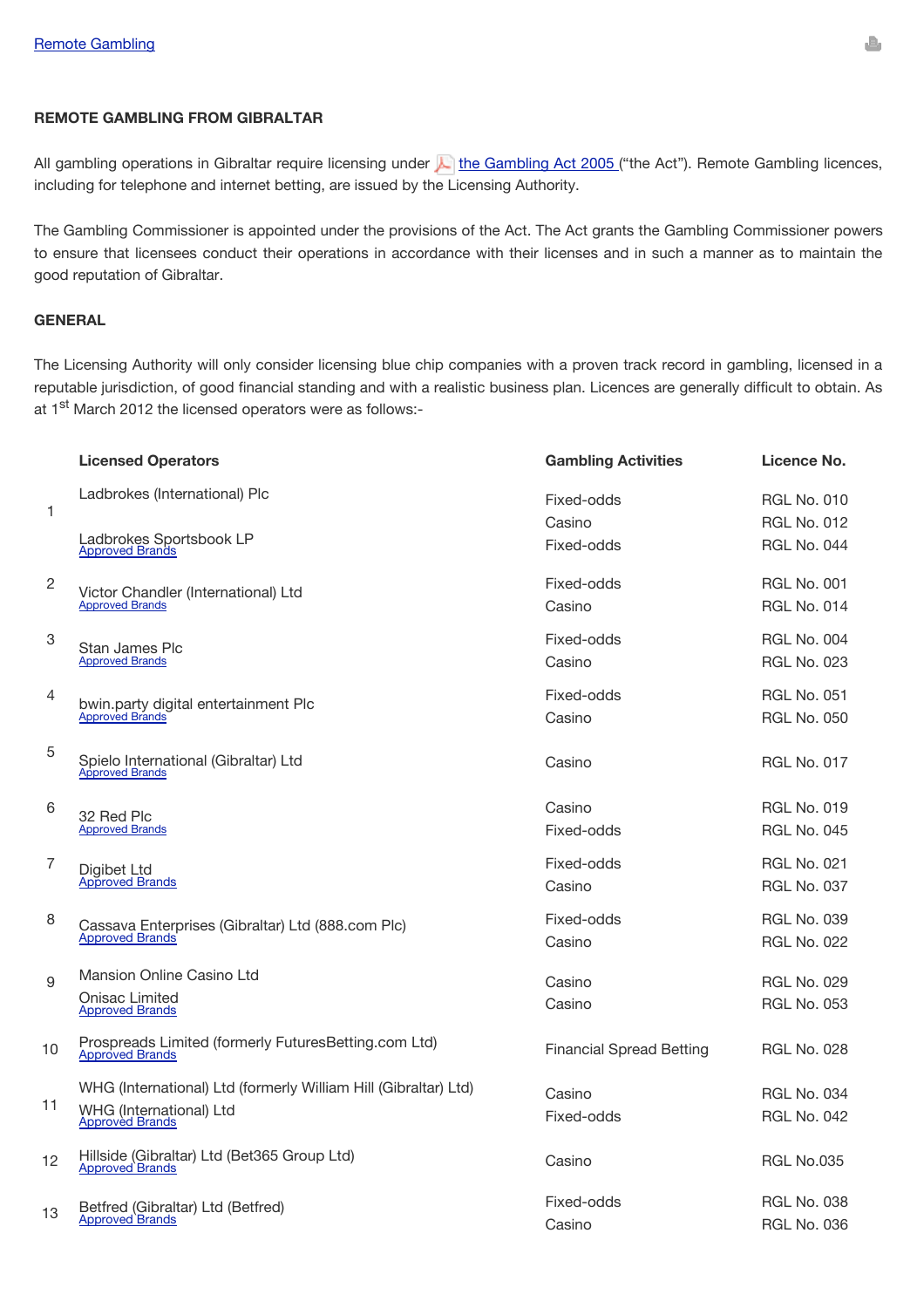| 14 | Gamesys (Gibraltar) Ltd (Entertaining Play Ltd)<br><b>Approved Brands</b>                | Casino<br><b>Approved Betting Products</b> | <b>RGL No. 046</b><br><b>RGL No. 063</b> |
|----|------------------------------------------------------------------------------------------|--------------------------------------------|------------------------------------------|
| 15 | Probability (Gibraltar) Ltd<br>Approved Brands                                           | Casino                                     | <b>RGL No. 047</b>                       |
| 16 | TSE (Gibraltar) LP (Betfair Group)<br>Approved Brands                                    | Betting exchange                           | <b>RGL No. 049</b>                       |
| 17 | tombola (International) Plc<br><b>Approved Brands</b>                                    | Casino                                     | <b>RGL No. 052</b>                       |
| 18 | St Endellion Ltd<br><b>Approved Brands</b>                                               | Casino                                     | <b>RGL No. 054</b>                       |
| 19 | BetClic Everest (Gibraltar) Ltd<br><b>Approved Brands</b>                                | Casino<br>Fixed-odds                       | <b>RGL No. 055</b><br><b>RGL No. 056</b> |
| 20 | IGT (Gibraltar) Ltd<br>Approved Brands                                                   | Casino (B2B)                               | <b>RGL No. 057</b>                       |
| 21 | Gala Interactive (Gibraltar) Ltd<br>Coral Interactive (Gibraltar) Ltd<br>Approved Brands | Casino<br>Fixed-odds                       | <b>RGL No. 059</b><br><b>RGL No. 060</b> |
| 22 | SHFL Entertainment (Gibraltar) Ltd<br>Approved Brands                                    | Casino (B2B)                               | <b>RGL No. 061</b>                       |
| 23 | Bally Technologies (Gibraltar) Ltd<br>Approved Brands                                    | Casino (B2B)                               | <b>RGL No. 062</b>                       |
| 24 | Ongame Network Ltd (Amaya Inc Group)<br>Approved Brands                                  | Casino                                     | <b>RGL No. 064</b>                       |
| 25 | EU Lotto Ltd<br><b>Approved Brands</b>                                                   | Fixed-odds                                 | <b>RGL No. 066</b>                       |
| 26 | Odobo Ltd<br><b>Approved Brands</b>                                                      | Casino (B2B)                               | <b>RGL No. 067</b>                       |

Below are some of the principal conditions and licensing requirements for fixed-odds betting and on line casino operations.

#### **ADVERTISING GUIDELINES**

The licensee shall ensure that all advertising, promotion and sponsoring activity of whatever type and through whatever medium (including the internet) with regard to the gambling activities shall be truthful and accurate. It shall be exclusively targeted at adult players and shall therefore not be designed to appeal in any way to minors. Licensees shall ensure that such internet websites as are used to advertise, promote and/or operate its gambling activities shall not include links to other sites with violent or immoral content or which may be designed for access by minors.

The licences are issued on the basis that the advertising and promotion of gambling activities can only be directed to citizens of nations in which it is not illegal for such activities to be undertaken and that the licensee will not provide gambling activities to any person where the provision of such services by the licensee would be illegal under the applicable law.

## **PAYOUT OF PRIZE MONIES**

The licensee will at all times have adequate financing available to pay all current and reasonably estimated prospective obligations in respect of prize payouts and to ensure there is adequate working capital to finance on going operations. The licensee will pay winnings and account balances to registered players in accordance with clearly established arrangements agreed to with the customer.

#### **CUSTOMER PRIVACY AND DATA PROTECTION**

Licensees are required by the Licensing Authority to obtain at least the following basic personal information with regard to all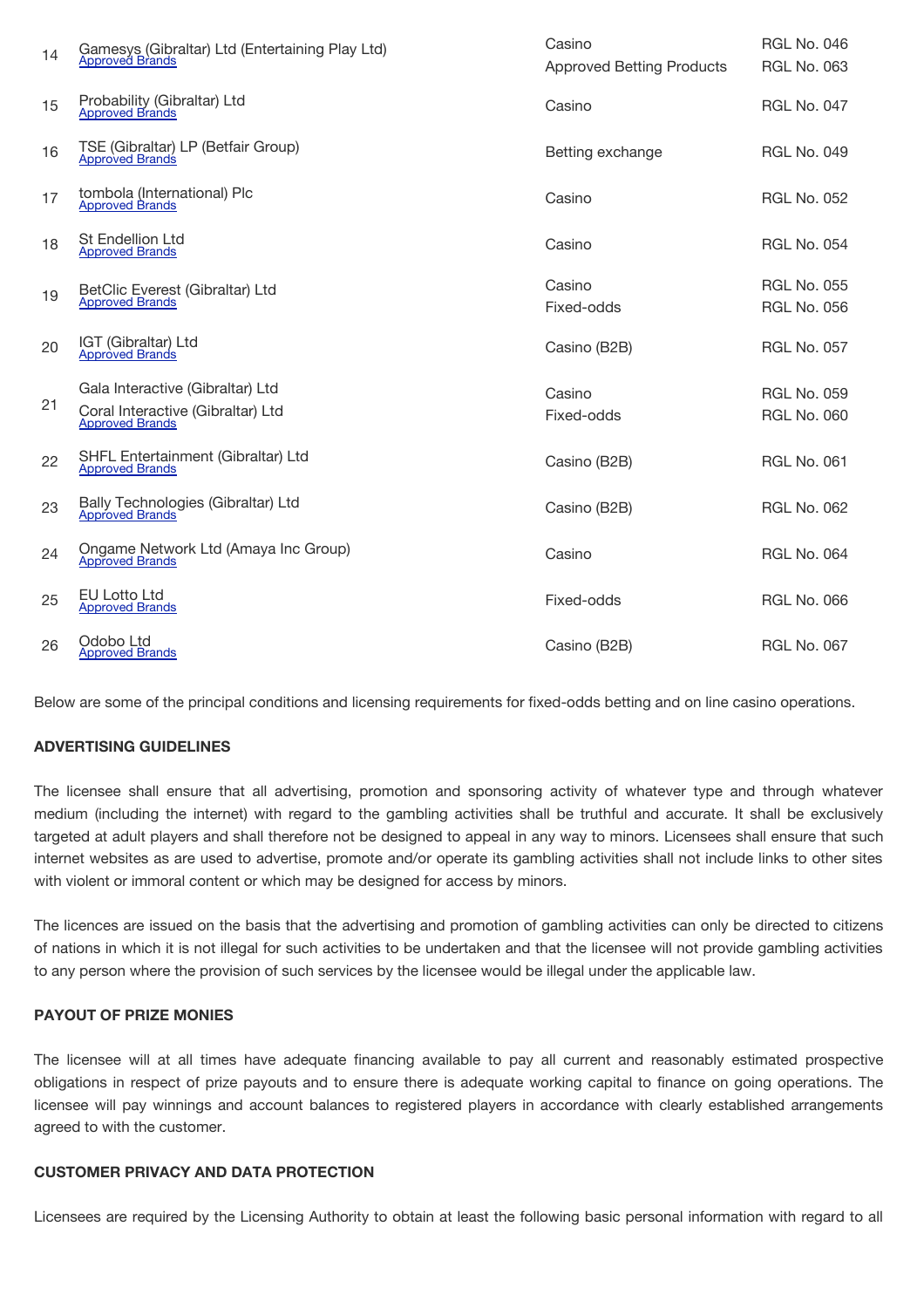prospective customers. This shall include full name; residential address; and date of birth. Upon obtaining the required information and completing any due diligence arising there from, the licensee shall be entitled to deal with the customer as a registered player.

## **GAMING TAX**

For fixed-odds betting operations gaming tax is currently levied as from 1 April 2005 at 1% of the turnover up to £42,500,000 of annual turnover with the gaming tax capped at £425,000 per annum, with a minimum annual tax payable of £85,000. Betting exchanges are currently taxed on the same basis as Fixed-odds operations. For internet casinos gaming tax is currently levied at 1% of the gaming yield or gross profit. The maximum and minimum cap is the same as for fixed-odds betting.

### **ACCOUNTS AND AUDIT**

The bank accounts into which any customers, funds, stakes, wagers, prizes or other monies are received, held or paid out from shall be controlled by the Company. The operation of any credit card merchant account used in the course of the business shall be fully and effectively controlled by the Company.

No bank account or credit card merchant account, nor the receipt, processing, holding and clearance of customer funds and credit card transactions, shall be maintained by the licensee in a jurisdiction other than Gibraltar, or in a Gibraltar licensed institution without the prior approval of the Licensing Authority.

The licensee shall be required to produce audited accounts to the Licensing Authority each year during the Licence period and maintain its financial records in accordance with the applicable law from time to time. The licensee shall also be required to meet all its accounts and filing requirements as set out in the Companies Act, the Companies (Accounts) Act and Companies (Consolidated Accounts) Act and any other applicable legislation.

## **EFFECTIVE CONTROL**

The licensee shall at all times be effectively controlled and managed from Gibraltar. The licensee shall be required upon request by the Licensing Authority to produce lists of key personnel (with CV's or such other information as is reasonably appropriate) including shareholders, directors and executive managers involved in the management and operation of the licensee's business in Gibraltar.

The licensee hereby agrees that the control of the entire business of the licensee will be exercised in Gibraltar, so that, inter alia, but without limitation to the generality of the foregoing, the bank accounts into which any customers' funds, stakes, wagers, prizes or other monies are received, held or paid out from shall be controlled by the licensee. The operation of any credit card merchant account used in the course of the business shall be fully and effectively controlled by the licensee.

#### **CODES OF PRACTICE**

The Gambling Commissioner is responsible for drawing up and issuing codes of practice as to good practice in the conduct of their undertakings by licensees, and to ensure that licensees conduct their undertakings in accordance with the provisions of the Act. The licensee agrees to be bound by any code of practice issued by the Gambling Commissioner from time to time.

#### **THE GENERIC CODE**

The code of practice titled **A** 'The Generic Code' is intended to be 'interpretive guidance' to the Gibraltar gambling industry in respect of the provisions of the Act, and outline, for development, a fair and transparent regulatory framework within which licensees will be required to operate.

#### **ANTI MONEY LAUNDERING REQUIREMENTS**

The **Anti-Money Laundering Code of Practice is 'interpretive guidance' to the Gibraltar gambling industry in respect of the** requirements of the Act, the Gibraltar Crime (Money Laundering and Proceeds) Act, and the 3rd EU Anti-Money Laundering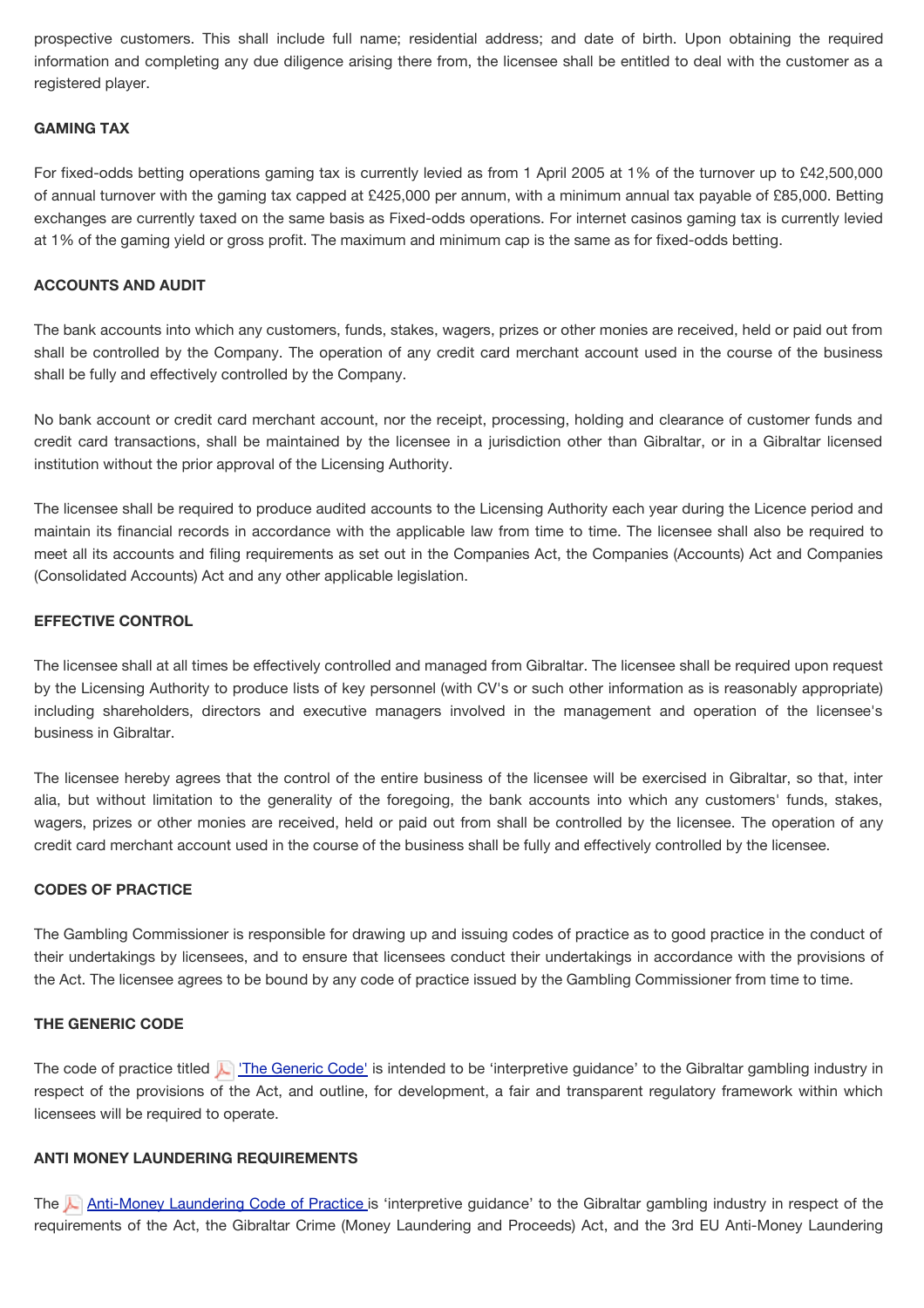Directive. This Code applies to all financial transactions associated with defined gambling activities undertaken under the authority of a Gibraltar gambling licence.

## **REMOTE TECHNICAL AND OPERATING STANDARDS**

The purpose of the **Remote Technical and Operating Standards** is to offer more detailed guidance to Gibraltar's remote gambling industry on meeting the broader policy requirements of Gibraltar's regulatory framework. This document includes technical, responsible gambling and other operating guidelines for Gibraltar's remote gambling industry.

### **TESTING REQUIREMENTS**

Remote gambling licensees must ensure that their gambling products and services have been tested and certified as compliant with Gibraltar's regulatory model and standards. Certain independent test houses have been approved by the Gibraltar Licensing Authority to carry out this function;

The following independent test houses had been approved by the Gibraltar Licensing Authority;

|    | <b>Approved Test House</b>             | <b>Since</b> |
|----|----------------------------------------|--------------|
| 1. | <b>Technical Systems Testing (TST)</b> | 2007         |
|    | 2 eCOGRA                               | 2007         |
|    | 3 iTech Labs                           | 2007         |
| 4  | <b>Gaming Associates</b>               | 2007         |
| 5  | <b>GLI Europe BV</b>                   | 2009         |
| 6  | NMi Metrology & Gaming Ltd             | 2011         |
| 7  | <b>BMM Compliance</b>                  | 2012         |

#### **CUSTOMER COMPLAINTS REGARDING BREACHES OF LICENCE CONDITIONS**

## **For further information on complaints and regulatory issues please see:**

#### **The Gambling Commissioner's advice to complainants**

Complaints about operators must follow the process set out in The Gambling Commissioner's advice to complainants. Complaints must be submitted in writing, by email, using the prescribed form (Complaint Resolution Request Form) to gccomplaints@gibraltar.gov.gi. This e-mail address is being protected from spambots. You need JavaScript enabled to view it.

Complaints cannot be dealt with by telephone.

## **LICENSING AND ADMINISTRATION**